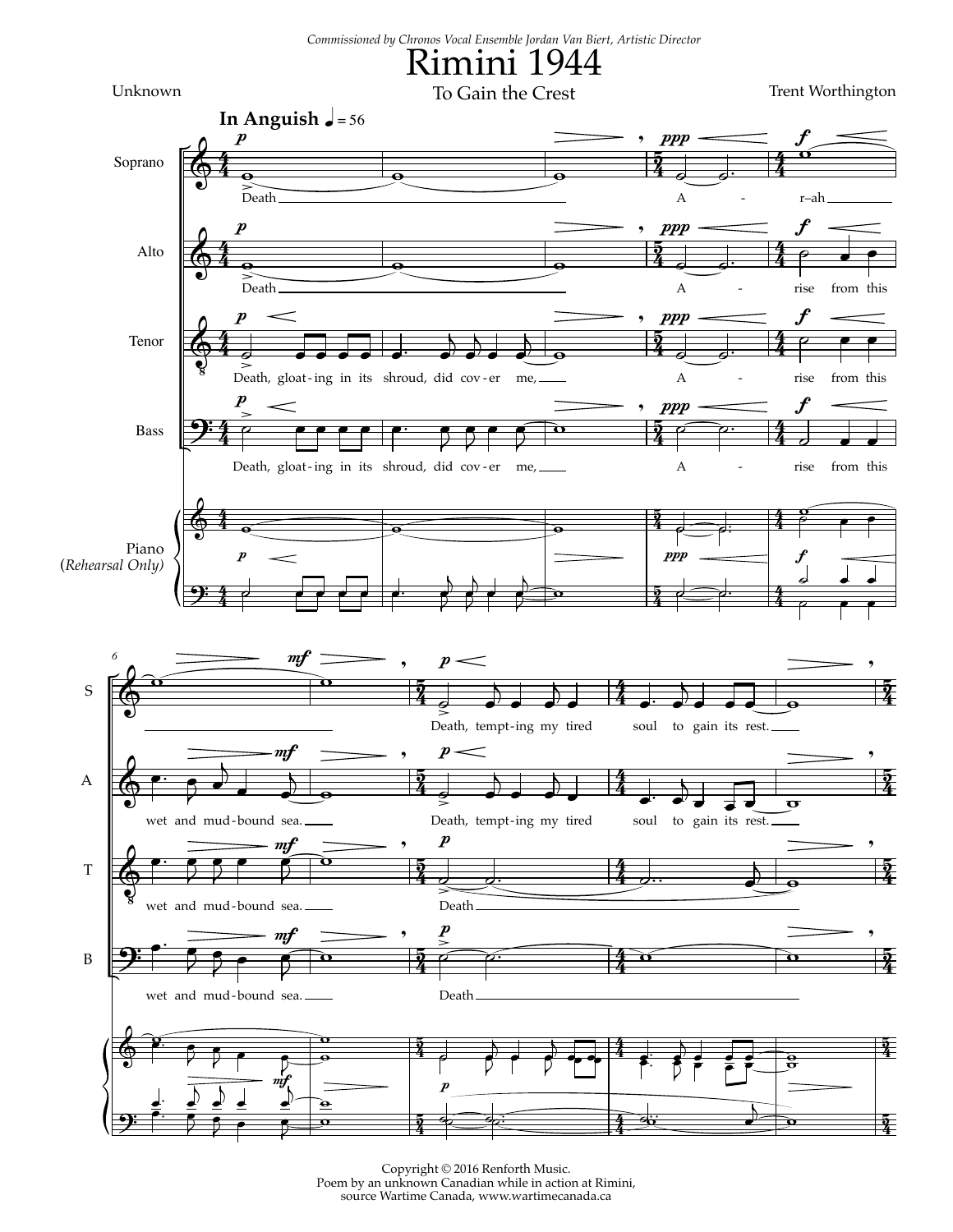Rimini 1944



Copyright © 2016 Renforth Music.

2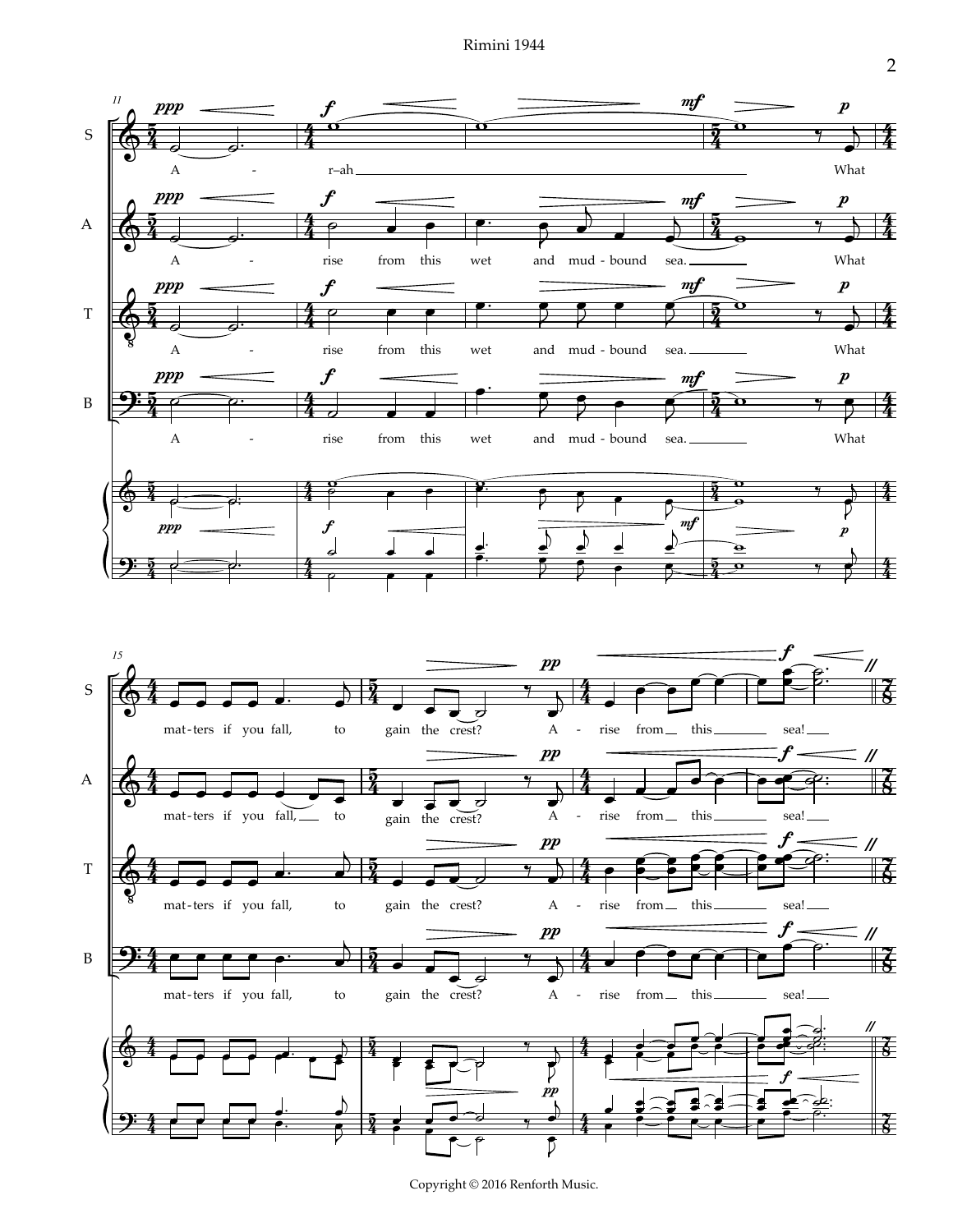



Copyright © 2016 Renforth Music.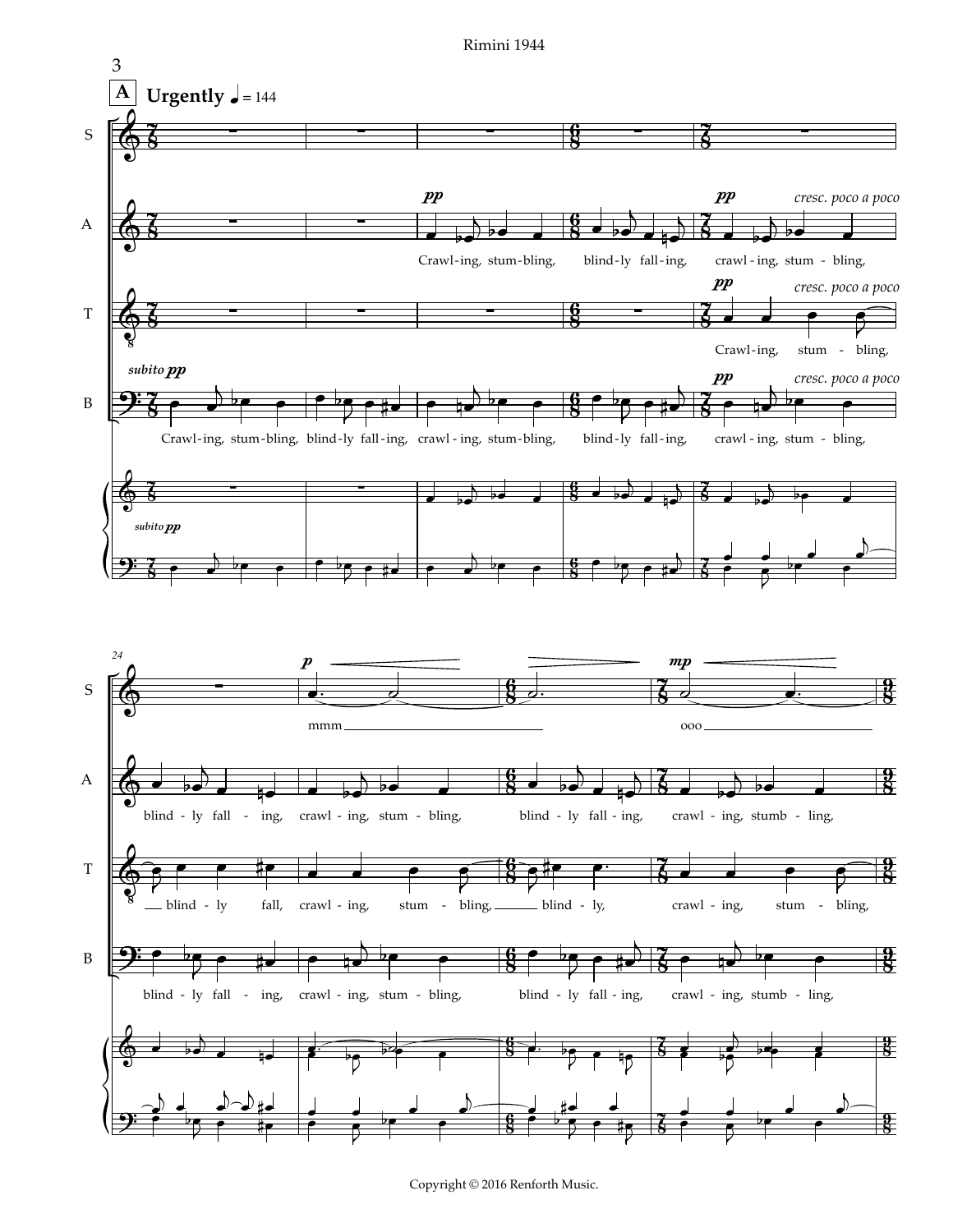Rimini 1944